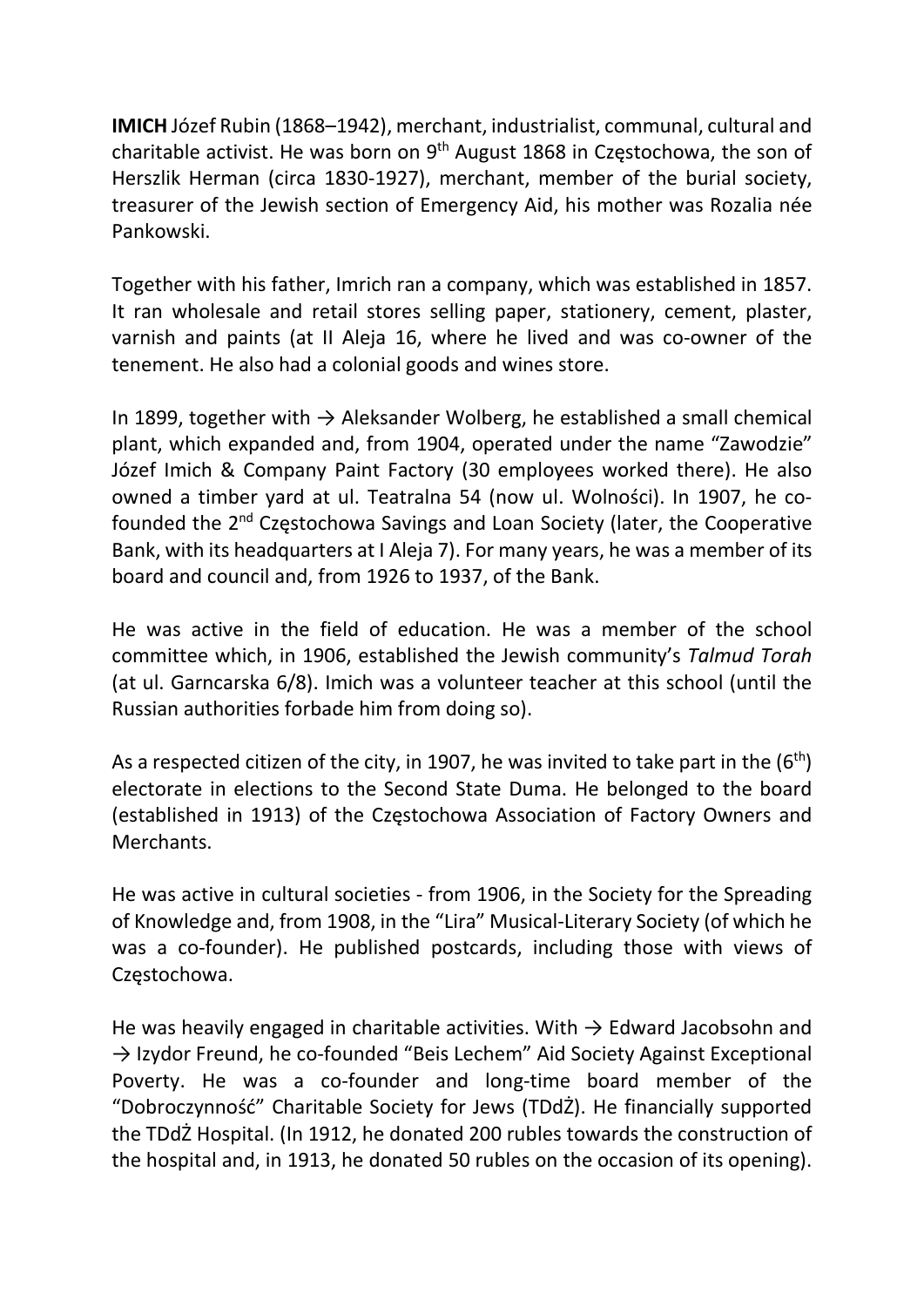He also gave donations to the Aged Care Home and Orphanage, as well as to the Shelter for Girls. He was a member of the Welfare Council at the Crafts School for Jews and was a trustee of the Horticultural Farm for Jews in Częstochowa. From 1915, he was a member of the central committee of Emergency Aid.

During the war with the Bolsheviks, from July 1920, he chaired the Committee for Aid to the Polish Soldier, which operated through the Jewish gmina. (This committee's funds were used for, among other things, the treatment of soldiers at the TDdŻ Hospital). As a donor, he contributed significant funds to the account of that committee. In 1921, as a trustee of the city's hospitals, by resolution of the City Council, he joined the City Council's Health Commission. In the second half of the 1920s, he was a member of the Częstochowa Anti-Tuberculosis Society. At the beginning of the 1930s, he served as curator of the TDdŻ Hospital in Częstochowa.

In 1941, during the German occupation, he was forced to live in the ghetto. In October 1942, during the mass deportation of the Jews from the Częstochowa ghetto, he was transported to the death camp in Treblinka. (He death was reported, in 1946, by his son Aleksander.

His wife was Ludwika Laja née Kwasner (1874 Łódź–). She belonged to the board of the TDdŻ Shelter for Girls and, during World War I, worked as a volunteer in the kitchen of No. 2 Jewish section of Emergency Aid.

The couple had three[?] sons:

- $\rightarrow$  Aleksander, Alfred (20<sup>th</sup> October 1894 Częstochowa 20<sup>th</sup> April 1932 Częstochowa), who graduated from the Gustaw Kośmiński No.1 Polish Gimnazjum and, in 1916–18 (and later in the 1920s,) studied in the Philosophy Faculty on the Jagiellonian University. He was then co-owner, with Maurycy Weksler, of the "Metallum" Metal Products Manufacturing Plant;
- Stanisław (1896 Częstochowa-), who graduated in medicine at the Jagiellonian University (degree in 1923), in the 1930s worked as a radiologist at the Health Insurance Health Department (at ul. Batorego 5) in Kraków. He survived the German occupation and, presumably (before 1956), left the country.

Corpus studiosorum E–J, p. 871 (re: sons Alfred and Stanisław); Kulczykowski, Żydzi – studenci UJ, p. 710 (re: sons Alfred and Stanisław). – Czech, Kalendarium przemysłu, p. 55; Rędziński, Szkolnictwo żydowskie, p. 37; Sobalski, Przemysł częstochowski, pp. 153, 193; Surma-Jończyk, Spółdzielczość Żydów, pp. 261, 280; Urbanowicz, Rzemiosło w Częstochowie, p. 230. –